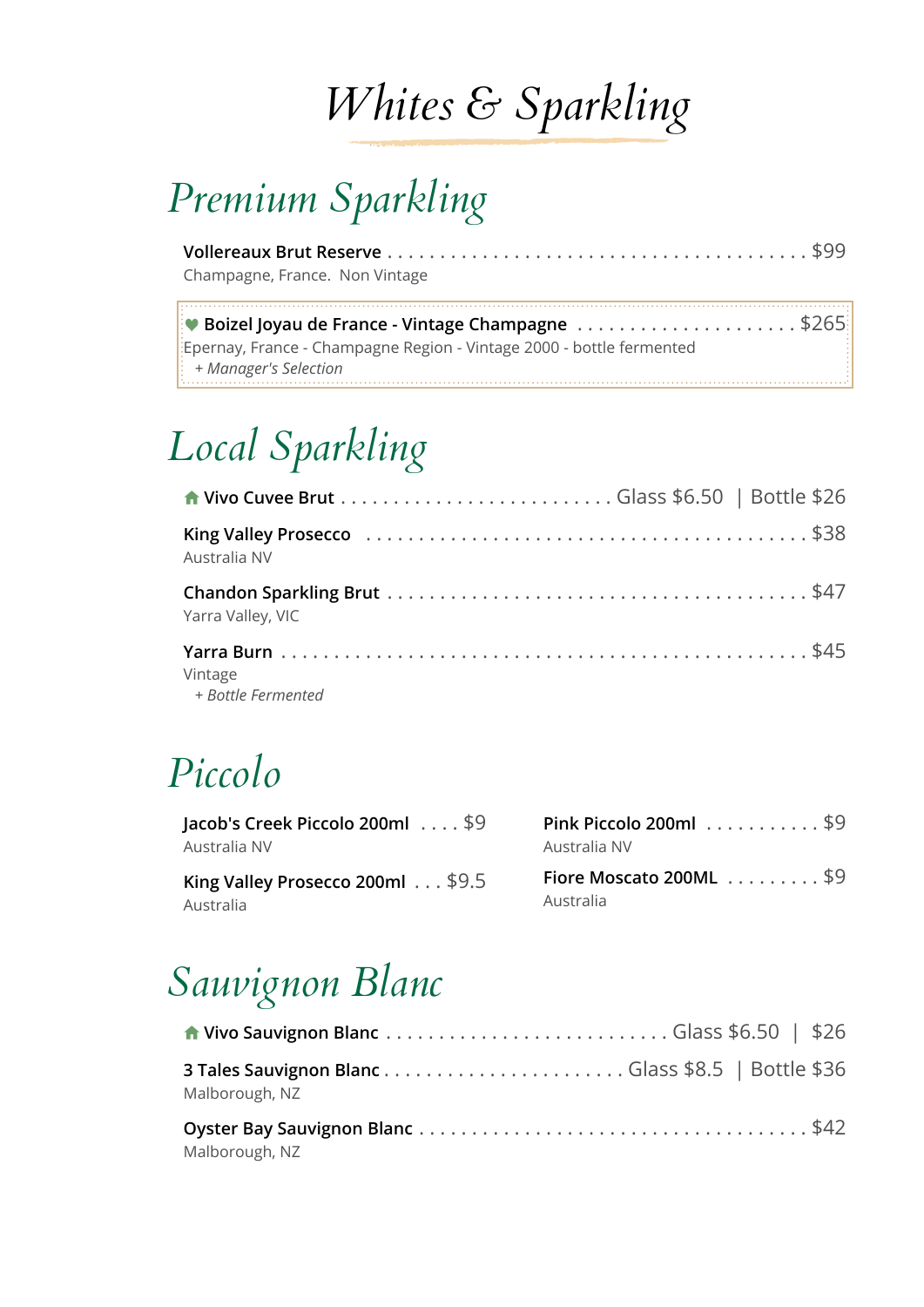# *Whites continued...*

### *Pinot Grigio*

| South Australia  | Grant Burge Benchmark Pinot Grigio \$32 |
|------------------|-----------------------------------------|
|                  |                                         |
| King Valley, Vic |                                         |

## *Riesling / Moscato*

| D"Arenberg Stump Jump Riesling Glass \$7   Bottle \$30 |  |
|--------------------------------------------------------|--|
| McLaren Vale, SA                                       |  |
|                                                        |  |

### *Chardonnay*

| Tahbilk One Million Cutting Chardonnay Glass \$8   Bottle \$32<br>South East Australia      |  |
|---------------------------------------------------------------------------------------------|--|
| Yarra Valley, Vic                                                                           |  |
| Margaret River, WA                                                                          |  |
| Koonunga Hill Chardonnay 375ml $\ldots \ldots \ldots \ldots \ldots \sim$ Half Bottle ~ \$21 |  |

South Australia

#### *Dessert Wine*

| 375 ml Bottle Late Harvest Riesling Tamar Valley, TAS<br>+ Manager's selection |  |
|--------------------------------------------------------------------------------|--|
|                                                                                |  |
| 90ml Glass - 375ml Bottle - Late Harvest - NSW                                 |  |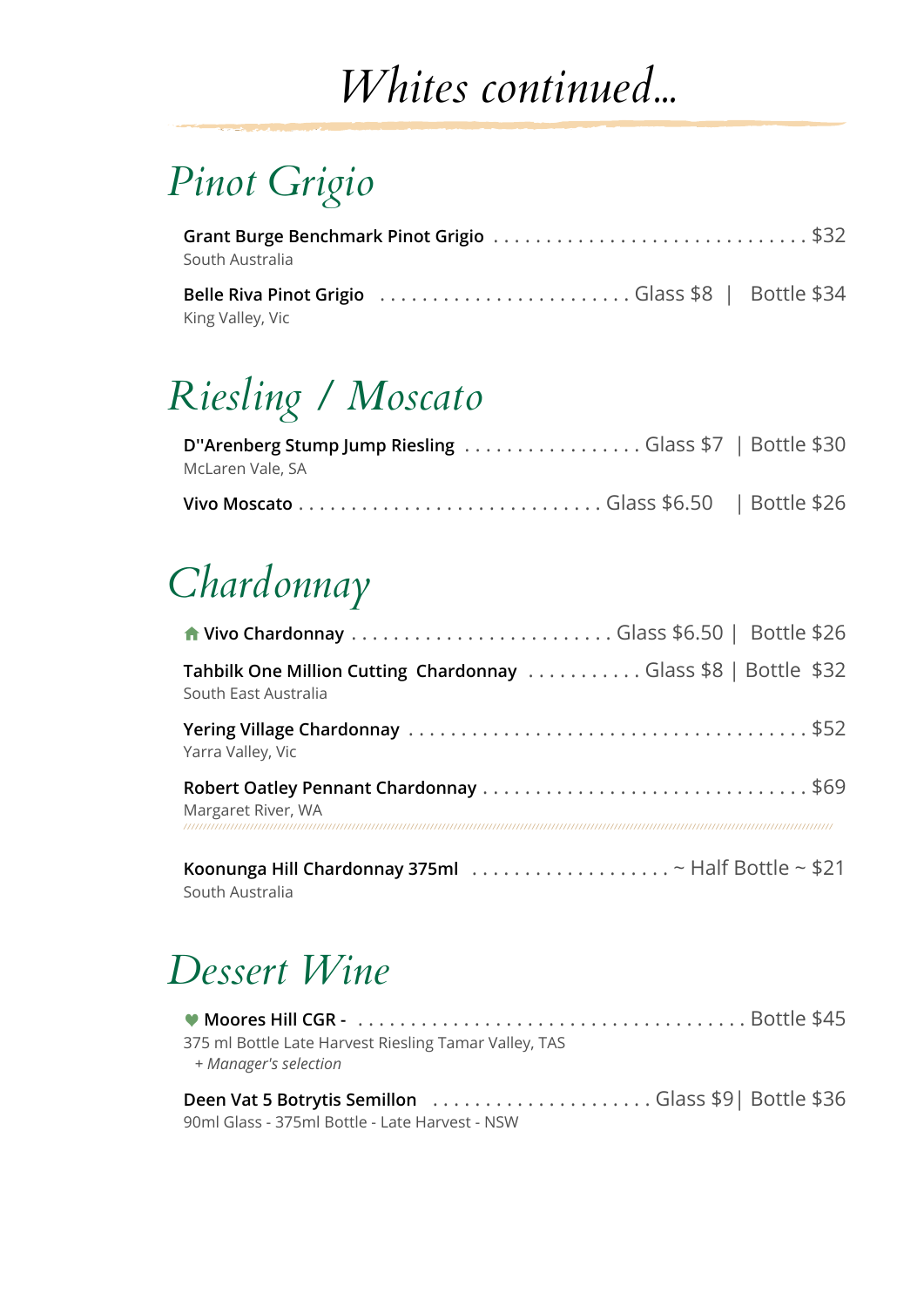# *Reds*

#### *Shiraz & Others*

| Heathcote, VIC   |
|------------------|
| McLaren Vale, SA |
| Grampians, VIC   |
| Heathcote, VIC   |
| Coonawarra, SA   |

## *Cabernet Sauvignon*

| Grant Burge Benchmark Cabernet Sauvignon \$32<br>South Australia                                     |
|------------------------------------------------------------------------------------------------------|
| Xanadu Exmoor Cabernet Sauvignon Glass \$8.5   Bottle \$38<br>Margaret River, WA                     |
| La Boheme Cabernet Sauvignon and Sangiovese \$42<br>Yarra Valley, VIC                                |
| Coonawara, SA                                                                                        |
| McLaren Vale, SA                                                                                     |
| McLaren Vale, SA                                                                                     |
| Robert Oatley Pennant Cabernet Sauvignon \$78<br>Margaret River, WA                                  |
| $=$ Penfolds Shiraz Cabernet 375ml $\ldots \ldots \ldots \ldots \ldots \sim$ Half Bottle $\sim$ \$21 |

| South Australia |                                                                                                                     |
|-----------------|---------------------------------------------------------------------------------------------------------------------|
|                 | Giesen Merlot 375ml $\ldots \ldots \ldots \ldots \ldots \ldots \ldots \ldots \ldots$ $\sim$ Half Bottle $\sim$ \$21 |
| Marlborough, NZ |                                                                                                                     |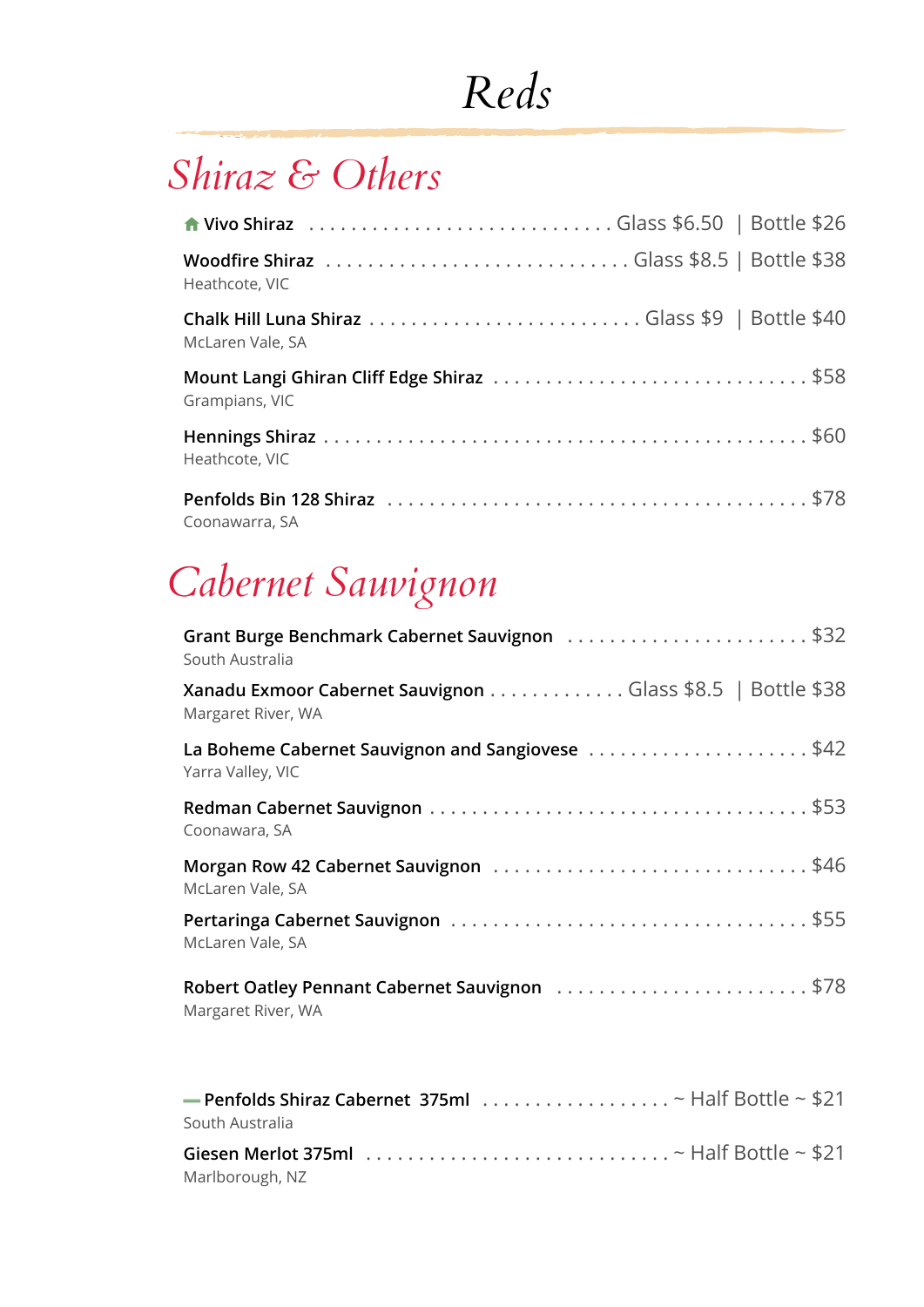## *Reds continued...*

#### *Rose*

| Central Victoria, VIC        |  |
|------------------------------|--|
| Languedoc-Roussillon, France |  |
| Yarra Valley, VIC            |  |

### *Merlot / Cabernet Merlot*

| Tahbilk One Million Cutting Merlot Glass \$8   Bottle \$32<br>South Eastern Australia |  |
|---------------------------------------------------------------------------------------|--|
| Margaret River, WA                                                                    |  |

#### *Pinot Noir*

| Yarra Valley, VIC |  |
|-------------------|--|
| Yarra Valley, VIC |  |
|                   |  |

*Fortified Wine*

**Penfolds Club Tawny** Australia NV \$6

**Brown Bros Tawny** Australia NV \$6

#### *No Alcohol Red Wine*

| No Alcohol |  |
|------------|--|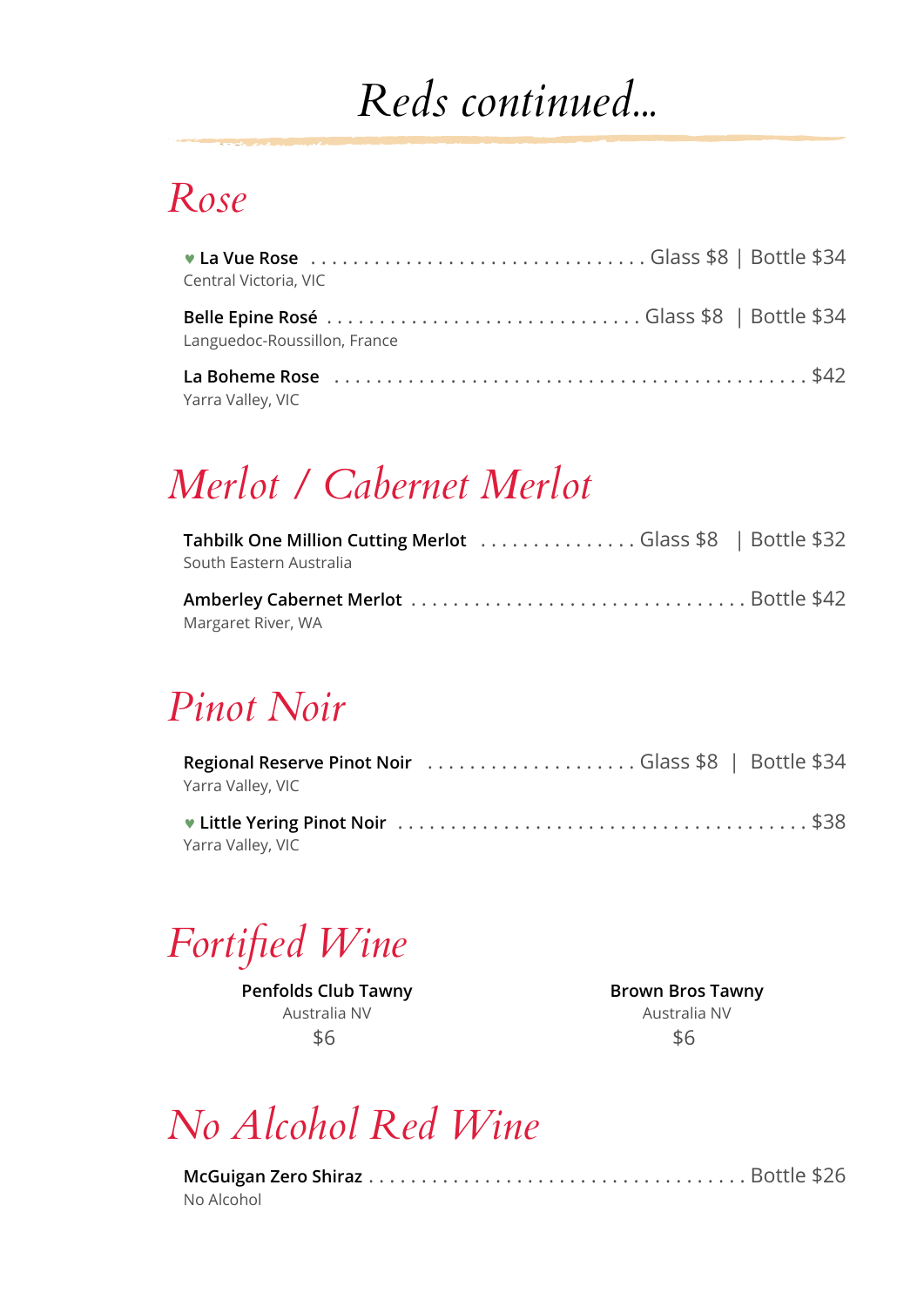## *Other Beverages*

#### *Beer on Tap*

| Craft Beer - (Changes Regularly) Pot Schooner Pint Jug |  |  |
|--------------------------------------------------------|--|--|

#### *Bottled Beer*

**Pure Blonde Coopers Pale Ale Corona Stella Artois Peroni Cascade Premium Light White Rabbit Dark Ale Carlton Dry James Squire Amber Ale**

#### *Bottle Cider*

**Somersby Apple Cider Bulmers Apple Cider** 

**The Hills Pear Cider Pipsqueak Apple Cider**

### *Ready To Drink / Pre Mix*

**Canadian Club & Dry Jack Daniels & Cola Jim Beam & Cola Vodka Cruiser**

#### *Bottled Soft Drink*

**Coke | Diet Coke 330ml Bundaberg Sarsparella Bundaberg Ginger Beer Mt Franklin Still Water 600ml San Pellegrino Sparkling 500ml**

*Soft Drink*

**Lemonade Lemon Cola Diet Cola Lemon Lime & Bitters**

Lemon Lime, Raspberry, Pineapple,

Orange, Passionfruit, Guava

**Tonic Water**